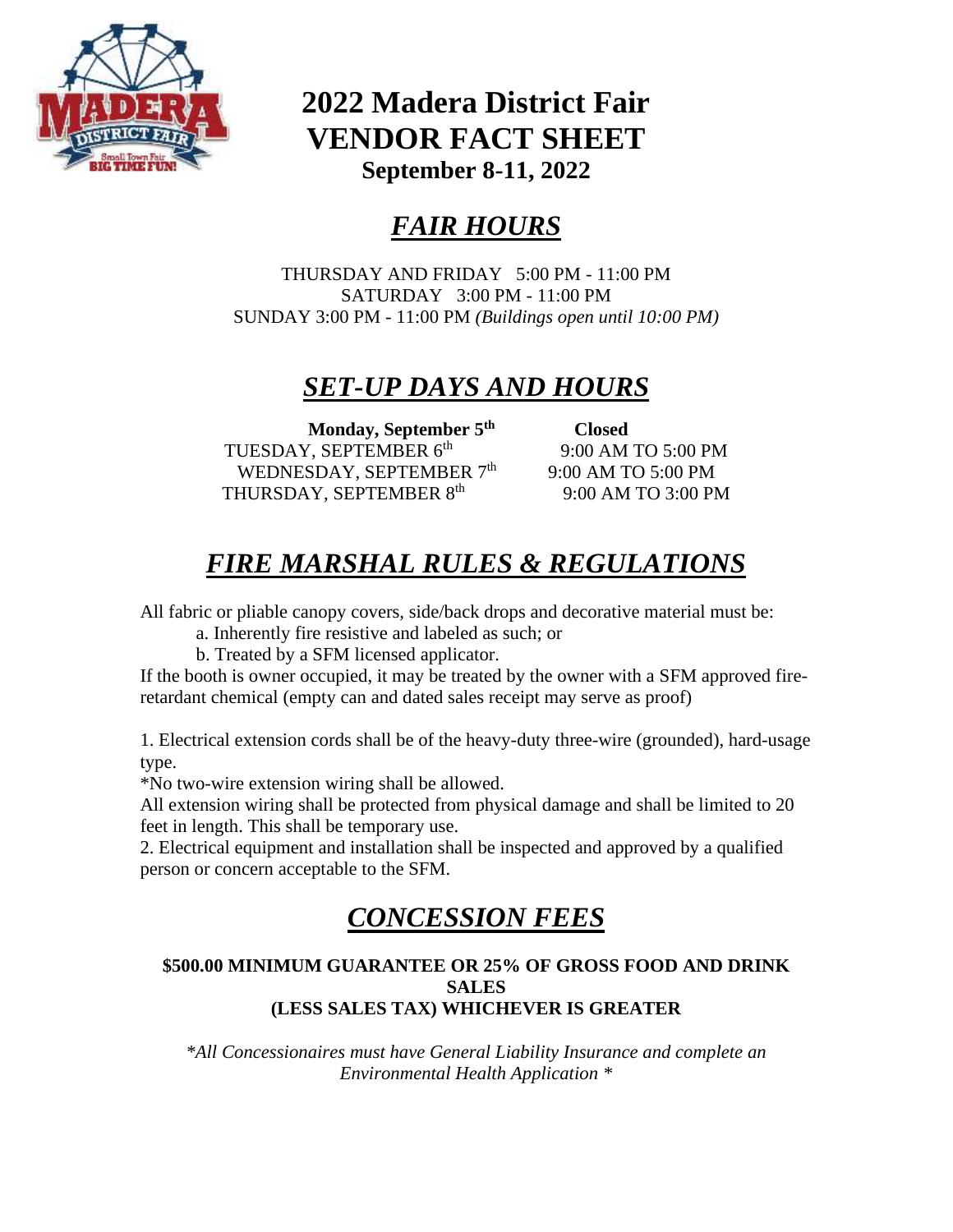

### **SEPTEMBER 8 th – 11 th 2022**

### **CONCESSIONAIRE APPLICATION**

#### **DO NOT SEND MONEY WITH THIS APPLICATION**

This application **IS NOT** a guarantee of space. Please answer all questions completely so we can give full consideration to your application. This application is neither a commitment by the applicant nor an offer by the 21-A District Agricultural Association, Madera District Fair, to rent space.

| <b>CHECK ONE:</b> New Applicant $\Box$ | Returning Vendor from $2021\Box$ |
|----------------------------------------|----------------------------------|
|                                        |                                  |

#### **FAIR HOURS – Thursday-Friday** 5:00-11:00pm **Saturday – Sunday** 3:00-11:00pm

#### **CONCESSION FEES:**

\$500.00 minimum guarantee against 25% of gross sales before taxes, whichever is greater.

\$119.00 Madera County Health Department fee per food trailer.

\*Cash register tapes are required to be turned in to the Fair office daily\*

#### **BUSINESS INFORMATION - (INFORMATION MUST MATCH INSURANCE CERTIFICATE)**

| <b>UTIITY REQUIREMENTS</b>                                                                           |            |              |                                                                                                                                                                                                                                        |
|------------------------------------------------------------------------------------------------------|------------|--------------|----------------------------------------------------------------------------------------------------------------------------------------------------------------------------------------------------------------------------------------|
|                                                                                                      |            |              | Please provide amperage requirements for running at maximum capacity. If we are not informed of proper<br>requirements, we may not be able to provide service - <b>BE SPECIFIC</b> . You <i>must</i> account for <i>all</i> equipment. |
| Do you require power?                                                                                |            |              |                                                                                                                                                                                                                                        |
| *If you require multiple connections, please list under "special trailer setup" in the next section. |            |              |                                                                                                                                                                                                                                        |
| Do you require water/sewer? $\Box$ YES $\Box$ NO                                                     |            |              |                                                                                                                                                                                                                                        |
| Does your stand produce oil? $\Box$ YES $\Box$ NO                                                    |            |              | If yes, how many gallons are estimated?                                                                                                                                                                                                |
| Do you need a used oil bin?                                                                          | $\Box$ YES | $\square$ NO |                                                                                                                                                                                                                                        |
| compliance will be cause for a clean-up & disposal fee.                                              |            |              | *all used oil must be poured into oil bins provided by the Fair. Original oil boxes or other containers are not acceptable. Non-                                                                                                       |
| Do you use/bring propane tanks?                                                                      | <b>YES</b> | $\Box$ NO    | If yes, how many gallons on site?                                                                                                                                                                                                      |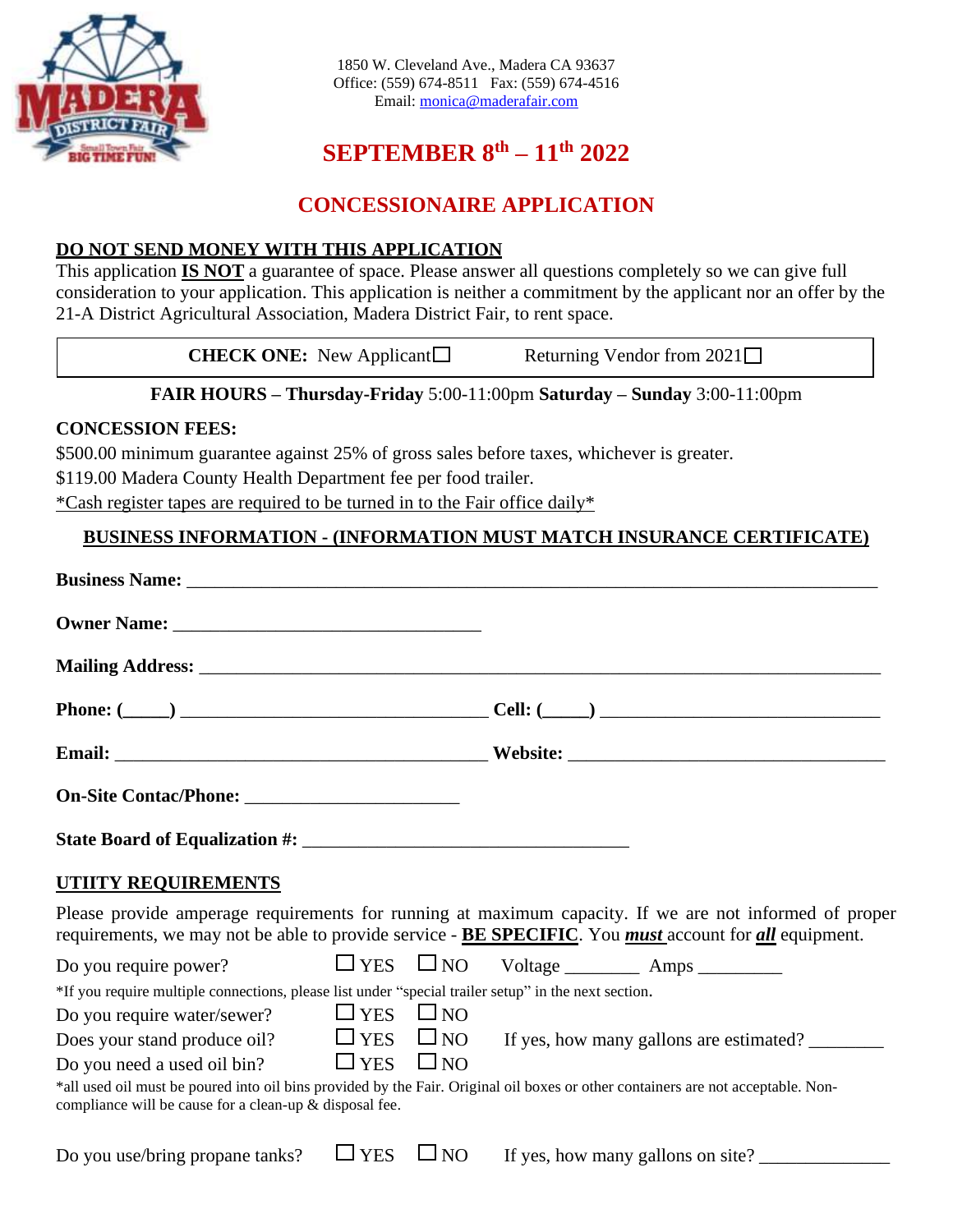Please sketch a complete diagram of your stand including awnings, counters, tents and backyard. Include measurements in feet. Show hitch on trailer if it can not be removed. In your drawing include where all equipment is located and approx. distance from each other.

| *Food stands must be approved and inspected by Madera County Environmental Health Dept. & CalFire*<br>Stand Size: (INCLUDING OPEN AWNING & HITCH) Width _________ Depth ________ Height ________<br>Width _______________ Depth ______________________ Height ______________________<br><b>Backyard needed?</b> $\Box$ Yes $\Box$ No<br><b>Service From:</b> $\Box$ End Serve $\Box$ Side Serve $\Box$ Both<br>Size $\Box$ Counters Placed: $\Box$ Front<br>$\Box$ Side<br><b>Counters:</b><br>Please list any special trailer setup (i.e. additional trailers/refrigeration units in space and power requirements): |  |                                                                                                                                           |  |  |  |  |  |  |  |  |  |  |  |  |  |  |  |  |  |  |
|----------------------------------------------------------------------------------------------------------------------------------------------------------------------------------------------------------------------------------------------------------------------------------------------------------------------------------------------------------------------------------------------------------------------------------------------------------------------------------------------------------------------------------------------------------------------------------------------------------------------|--|-------------------------------------------------------------------------------------------------------------------------------------------|--|--|--|--|--|--|--|--|--|--|--|--|--|--|--|--|--|--|
|                                                                                                                                                                                                                                                                                                                                                                                                                                                                                                                                                                                                                      |  |                                                                                                                                           |  |  |  |  |  |  |  |  |  |  |  |  |  |  |  |  |  |  |
|                                                                                                                                                                                                                                                                                                                                                                                                                                                                                                                                                                                                                      |  |                                                                                                                                           |  |  |  |  |  |  |  |  |  |  |  |  |  |  |  |  |  |  |
|                                                                                                                                                                                                                                                                                                                                                                                                                                                                                                                                                                                                                      |  |                                                                                                                                           |  |  |  |  |  |  |  |  |  |  |  |  |  |  |  |  |  |  |
|                                                                                                                                                                                                                                                                                                                                                                                                                                                                                                                                                                                                                      |  |                                                                                                                                           |  |  |  |  |  |  |  |  |  |  |  |  |  |  |  |  |  |  |
|                                                                                                                                                                                                                                                                                                                                                                                                                                                                                                                                                                                                                      |  |                                                                                                                                           |  |  |  |  |  |  |  |  |  |  |  |  |  |  |  |  |  |  |
|                                                                                                                                                                                                                                                                                                                                                                                                                                                                                                                                                                                                                      |  |                                                                                                                                           |  |  |  |  |  |  |  |  |  |  |  |  |  |  |  |  |  |  |
|                                                                                                                                                                                                                                                                                                                                                                                                                                                                                                                                                                                                                      |  |                                                                                                                                           |  |  |  |  |  |  |  |  |  |  |  |  |  |  |  |  |  |  |
|                                                                                                                                                                                                                                                                                                                                                                                                                                                                                                                                                                                                                      |  |                                                                                                                                           |  |  |  |  |  |  |  |  |  |  |  |  |  |  |  |  |  |  |
|                                                                                                                                                                                                                                                                                                                                                                                                                                                                                                                                                                                                                      |  |                                                                                                                                           |  |  |  |  |  |  |  |  |  |  |  |  |  |  |  |  |  |  |
|                                                                                                                                                                                                                                                                                                                                                                                                                                                                                                                                                                                                                      |  |                                                                                                                                           |  |  |  |  |  |  |  |  |  |  |  |  |  |  |  |  |  |  |
|                                                                                                                                                                                                                                                                                                                                                                                                                                                                                                                                                                                                                      |  |                                                                                                                                           |  |  |  |  |  |  |  |  |  |  |  |  |  |  |  |  |  |  |
|                                                                                                                                                                                                                                                                                                                                                                                                                                                                                                                                                                                                                      |  |                                                                                                                                           |  |  |  |  |  |  |  |  |  |  |  |  |  |  |  |  |  |  |
|                                                                                                                                                                                                                                                                                                                                                                                                                                                                                                                                                                                                                      |  |                                                                                                                                           |  |  |  |  |  |  |  |  |  |  |  |  |  |  |  |  |  |  |
|                                                                                                                                                                                                                                                                                                                                                                                                                                                                                                                                                                                                                      |  |                                                                                                                                           |  |  |  |  |  |  |  |  |  |  |  |  |  |  |  |  |  |  |
|                                                                                                                                                                                                                                                                                                                                                                                                                                                                                                                                                                                                                      |  |                                                                                                                                           |  |  |  |  |  |  |  |  |  |  |  |  |  |  |  |  |  |  |
|                                                                                                                                                                                                                                                                                                                                                                                                                                                                                                                                                                                                                      |  |                                                                                                                                           |  |  |  |  |  |  |  |  |  |  |  |  |  |  |  |  |  |  |
|                                                                                                                                                                                                                                                                                                                                                                                                                                                                                                                                                                                                                      |  | Type of Stand: $\Box$ Self Contained Food Trailer $\Box$ Other (tents and tarps are not permitted without being fire retardant certified) |  |  |  |  |  |  |  |  |  |  |  |  |  |  |  |  |  |  |
|                                                                                                                                                                                                                                                                                                                                                                                                                                                                                                                                                                                                                      |  |                                                                                                                                           |  |  |  |  |  |  |  |  |  |  |  |  |  |  |  |  |  |  |
|                                                                                                                                                                                                                                                                                                                                                                                                                                                                                                                                                                                                                      |  |                                                                                                                                           |  |  |  |  |  |  |  |  |  |  |  |  |  |  |  |  |  |  |
|                                                                                                                                                                                                                                                                                                                                                                                                                                                                                                                                                                                                                      |  |                                                                                                                                           |  |  |  |  |  |  |  |  |  |  |  |  |  |  |  |  |  |  |
|                                                                                                                                                                                                                                                                                                                                                                                                                                                                                                                                                                                                                      |  |                                                                                                                                           |  |  |  |  |  |  |  |  |  |  |  |  |  |  |  |  |  |  |
|                                                                                                                                                                                                                                                                                                                                                                                                                                                                                                                                                                                                                      |  |                                                                                                                                           |  |  |  |  |  |  |  |  |  |  |  |  |  |  |  |  |  |  |
|                                                                                                                                                                                                                                                                                                                                                                                                                                                                                                                                                                                                                      |  |                                                                                                                                           |  |  |  |  |  |  |  |  |  |  |  |  |  |  |  |  |  |  |

**DIAGRAM OF STAND**

Please attach recent photos of your food stand (s). Day, night and backyard shots are required. Your application may not be considered without a photograph of your booth.

**\_\_\_\_\_\_\_\_\_\_\_\_\_\_\_\_\_\_\_\_\_\_\_\_\_\_\_\_\_\_\_\_\_\_\_\_\_\_\_\_\_\_\_\_\_\_\_\_\_\_\_\_\_\_\_\_\_\_\_\_\_\_\_\_\_\_\_\_\_\_\_\_\_\_\_\_\_\_\_\_\_\_\_**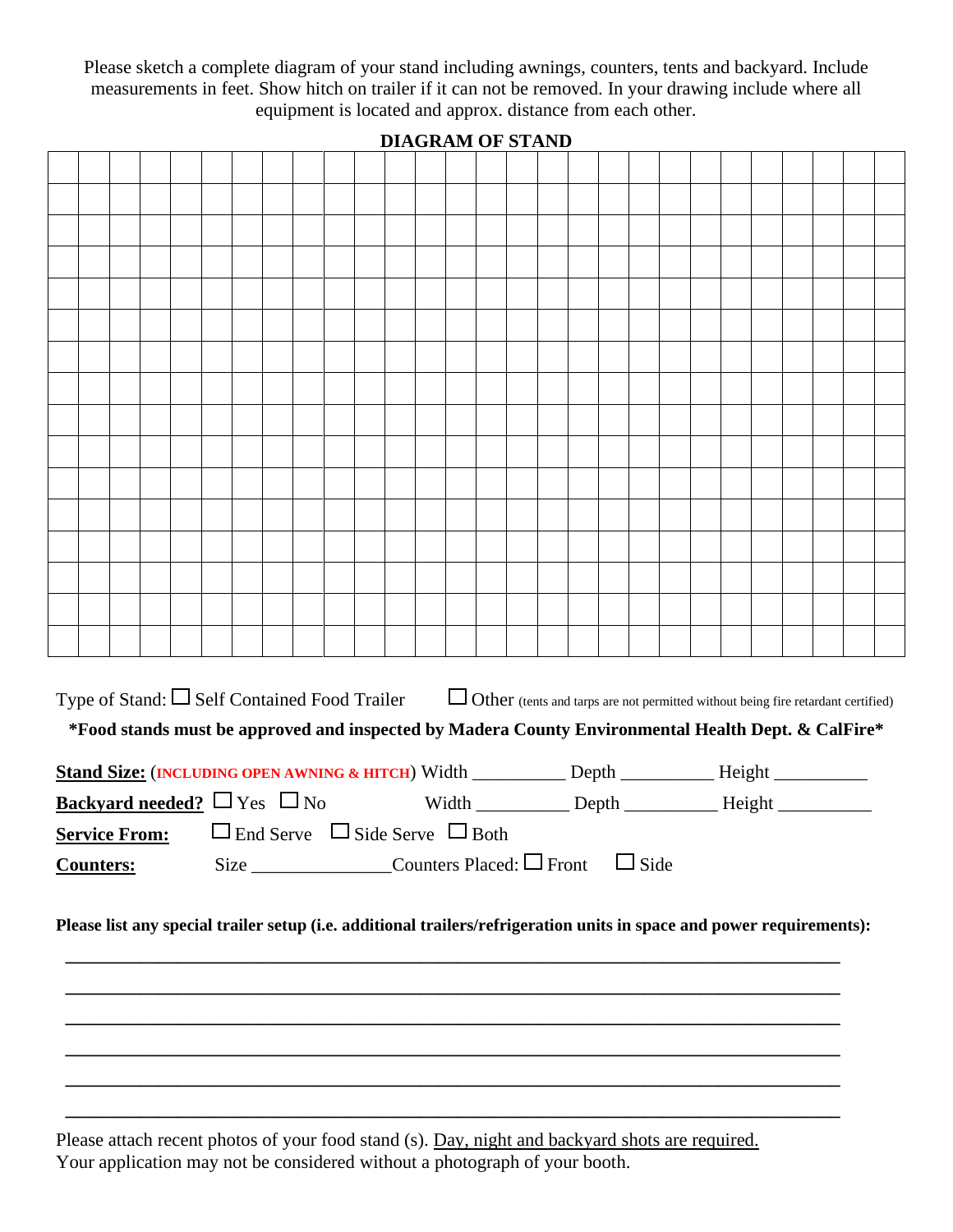*Submit a TYPED Menu with all items and proposed prices including beverage. This menu list will become part of your contract.*

#### **Attach additional pages if necessary.**

#### **REFERENCES (New Applicants Only)**

**Please provide two (2) references of other fairs, festivals or events in which you have participated. Please include a contact name and telephone number for all references.** 

| ı.      |  |  |
|---------|--|--|
|         |  |  |
| ◠<br>∠. |  |  |

#### **LIABILITY INSURANCE & WORKERS COMPENSATION REQUIREMENTS**

Each exhibitor must provide the Madera District Fair with proof of general liability insurance of no less than \$1,000,000. Product liability of no less than \$1,000,000 is required for food samplers. Certificates of Insurance with required endorsements will be required with each contract. If a contract is issued, you will receive insurance requirements with additional insured verbiage. **Completing this form does not constitute proof of insurance. Proof of insurance will be required once a contract has been issued. Each vendor who hires employees must also provide a copy of worker's compensation insurance.**

**Proof of Insurance is required by all vendors.** Please check which form of insurance will cover you during the fair.

|  |  | $\Box$ My own carrier $\Box$ CFSA Master List CFSA# |  | <b>Policy Expires:</b> |
|--|--|-----------------------------------------------------|--|------------------------|
|--|--|-----------------------------------------------------|--|------------------------|

Purchase through California Fair Services Authority. \$135.00 will be added to your contract.